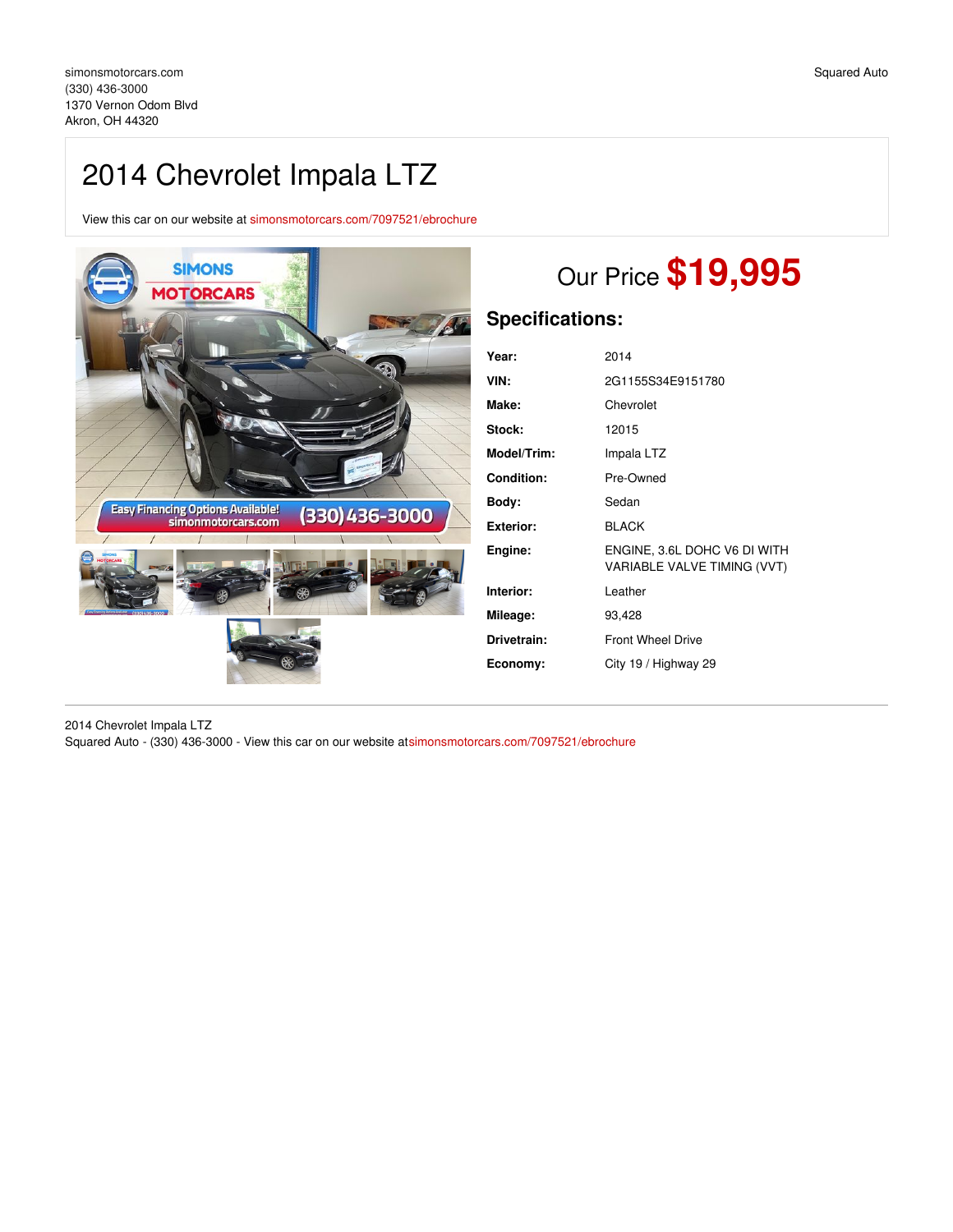

#### 2014 Chevrolet Impala LTZ

Squared Auto - (330) 436-3000 - View this car on our website a[tsimonsmotorcars.com/7097521/ebrochure](https://simonsmotorcars.com/vehicle/7097521/2014-chevrolet-impala-ltz-akron-oh-44320/7097521/ebrochure)

## **Installed Options**

#### **Interior**

- Seats, front bucket- Seat trim, leather-appointed
- Seats, heated driver and front passenger Seat adjuster, driver 8-way power
- Seat adjuster, front passenger 8-way power- Seat adjuster, driver 4-way power lumbar
- Seat adjuster, front passenger 4-way power lumbar- Seat, rear 60/40 split-folding
- Head restraints, 4-way adjustable, up/down, fore/aft, front
- Head restraints, rear, adjustable, folding- Console, floor, uplevel with covered storage
- Storage, innovative, hidden behind 8" diagonal touch screen with valet-mode lockable, rear armrest, front and rear door panels, reconfigurable console with removable cup holders, dedicated umbrella storage in front door and hidden storage in trunk
- Armrest, rear center- Floor mats, carpeted front- Floor mats, carpeted rear
- Steering column, manual tilt and telescopic- Steering wheel, 4-spoke leather-wrapped
- Instrumentation, analog with speedometer, tachometer, engine temperature and fuel gauge with color Driver Information Center
- Driver Information Center, color display includes trip/fuel information, vehicle information and vehicle messages
- Compass display, located in the Driver Information Center
- Window, power with driver Express-Up and Down
- Windows, power with Express-Down on all- Headlamp control, automatic on and off
- Keyless Access, passive entry- Keyless start, push button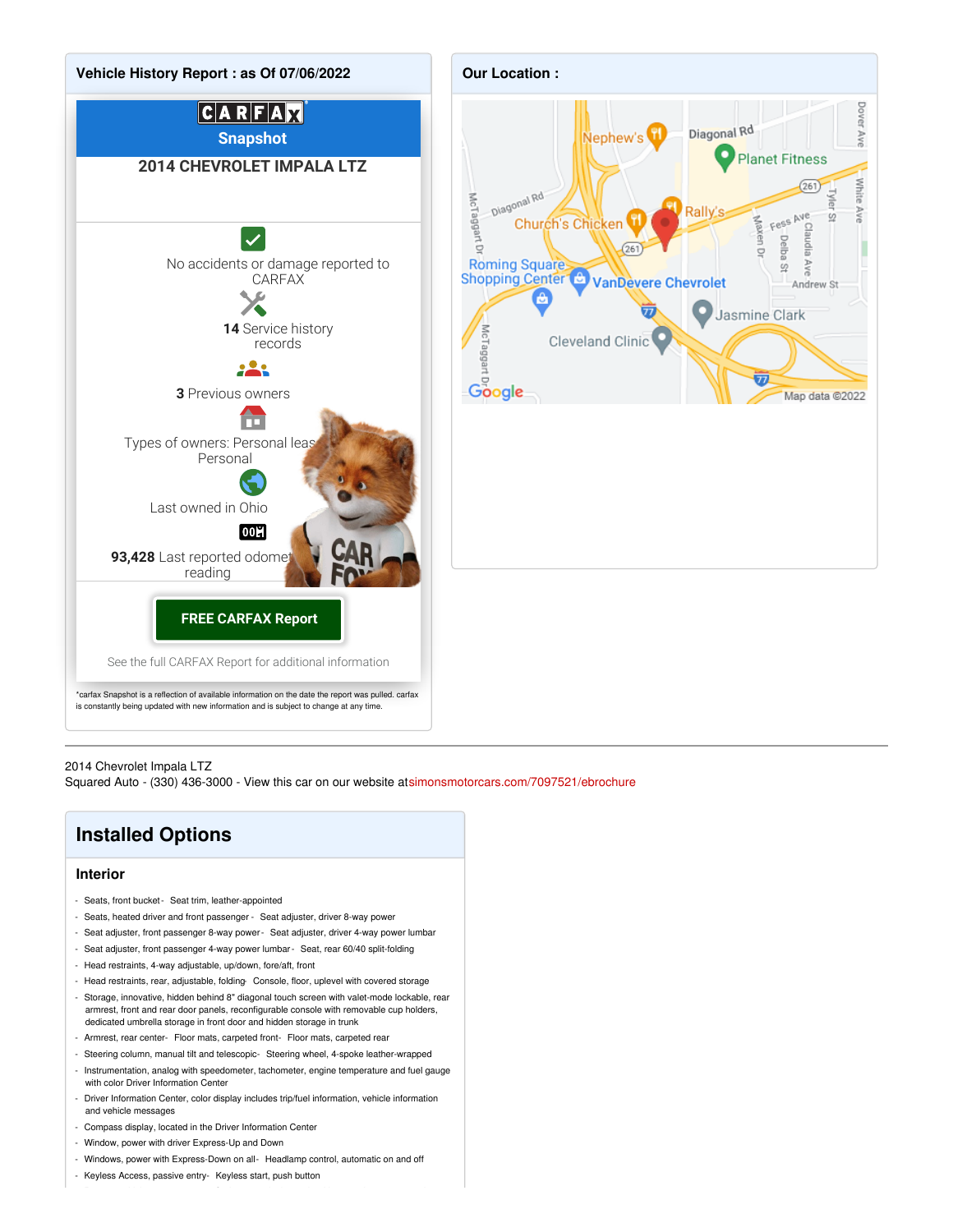- Remote vehicle starter system- Cruise control, electronic with set and resume speed
- Trunk release, power located inside on instrument panel left of steering wheel
- Theft-deterrent system
- Air conditioning, dual-zone automatic climate control with individual climate settings for driver and front passenger
- Vent, rear console, air- Defogger, rear-window
- Power outlets, 2, auxiliary, 12-volt located on front of console and inside console
- Power outlet, auxiliary, 12-volt located forward of console, below the HVAC controls
- Map pockets, driver and front passenger seatbacks
- Mirror, inside rearview manual day/night
- Visors, driver and front passenger illuminated vanity mirrors
- Assist handles, driver, front passenger and rear outboard Shift knob, leather-wrapped
- Brake, park, electronic push button powered located on instrument panel left of steering wheel
- Cargo convenience net, trunk
- Lighting, interior with theater dimming, delayed entry/exit, glovebox and trunk
- Lamp, interior, ambient, door- Lamp, interior, ambient instrument panel

#### **Exterior**

- Wheels, 19" (48.3 cm) machined-face aluminum- Tires, P245/45R19 all-season, blackwall
- Wheel, compact spare, 17" (43.2 cm) steel- Tire, compact spare, T125/70R17
- Sunroof, power, tilt-sliding with additional skylight fixed glass aft of the sliding glass with power sunshade
- Headlamps, high intensity discharge- Glass, acoustic, laminated front-side and windshield - Mirrors, outside heated power-adjustable manual-folding with integrated turn signal indicators and ground illumination (Chrome mirror caps.)
- Wipers, front intermittent- Door handles, chrome with body-color strip

#### **Safety**

- Seats, front bucket- Seat trim, leather-appointed
- Seats, heated driver and front passenger Seat adjuster, driver 8-way power
- Seat adjuster, front passenger 8-way power- Seat adjuster, driver 4-way power lumbar
- Seat adjuster, front passenger 4-way power lumbar- Seat, rear 60/40 split-folding
- Head restraints, 4-way adjustable, up/down, fore/aft, front
- Head restraints, rear, adjustable, folding- Console, floor, uplevel with covered storage
- Storage, innovative, hidden behind 8" diagonal touch screen with valet-mode lockable, rear armrest, front and rear door panels, reconfigurable console with removable cup holders, dedicated umbrella storage in front door and hidden storage in trunk
- Armrest, rear center- Floor mats, carpeted front- Floor mats, carpeted rear
- Steering column, manual tilt and telescopic- Steering wheel, 4-spoke leather-wrapped
- Instrumentation, analog with speedometer, tachometer, engine temperature and fuel gauge with color Driver Information Center
- Driver Information Center, color display includes trip/fuel information, vehicle information and vehicle messages
- Compass display, located in the Driver Information Center
- Window, power with driver Express-Up and Down
- Windows, power with Express-Down on all- Headlamp control, automatic on and off
- Keyless Access, passive entry- Keyless start, push button
- Remote vehicle starter system- Cruise control, electronic with set and resume speed
- Trunk release, power located inside on instrument panel left of steering wheel
- Theft-deterrent system
- Air conditioning, dual-zone automatic climate control with individual climate settings for driver and front passenger
- Vent, rear console, air- Defogger, rear-window
- Power outlets, 2, auxiliary, 12-volt located on front of console and inside console
- Power outlet, auxiliary, 12-volt located forward of console, below the HVAC controls
- Map pockets, driver and front passenger seatbacks
- Mirror, inside rearview manual day/night
- Visors, driver and front passenger illuminated vanity mirrors
- Assist handles, driver, front passenger and rear outboard Shift knob, leather-wrapped
- Brake, park, electronic push button powered located on instrument panel left of steering whee
- Cargo convenience net, trunk
- Lighting, interior with theater dimming, delayed entry/exit, glovebox and trunk
- Lamp, interior, ambient, door- Lamp, interior, ambient instrument panel

#### **Mechanical**

- Engine, 3.6L DOHC V6 DI with Variable Valve Timing (VVT) (305 hp [227.4 kW] @ 6800 rpm, 264 lb-ft of torque [356.4 N-m] @ 5200 rpm) (Includes E85 FlexFuel capability with (FE9) Federal emissions or (YF5/NE1 and NC7) California emissions with the Federal override only.)
- Transmission, 6-speed automatic, electronically-controlled with overdrive
- Axle, 2.77 final drive ratio- Front wheel drive